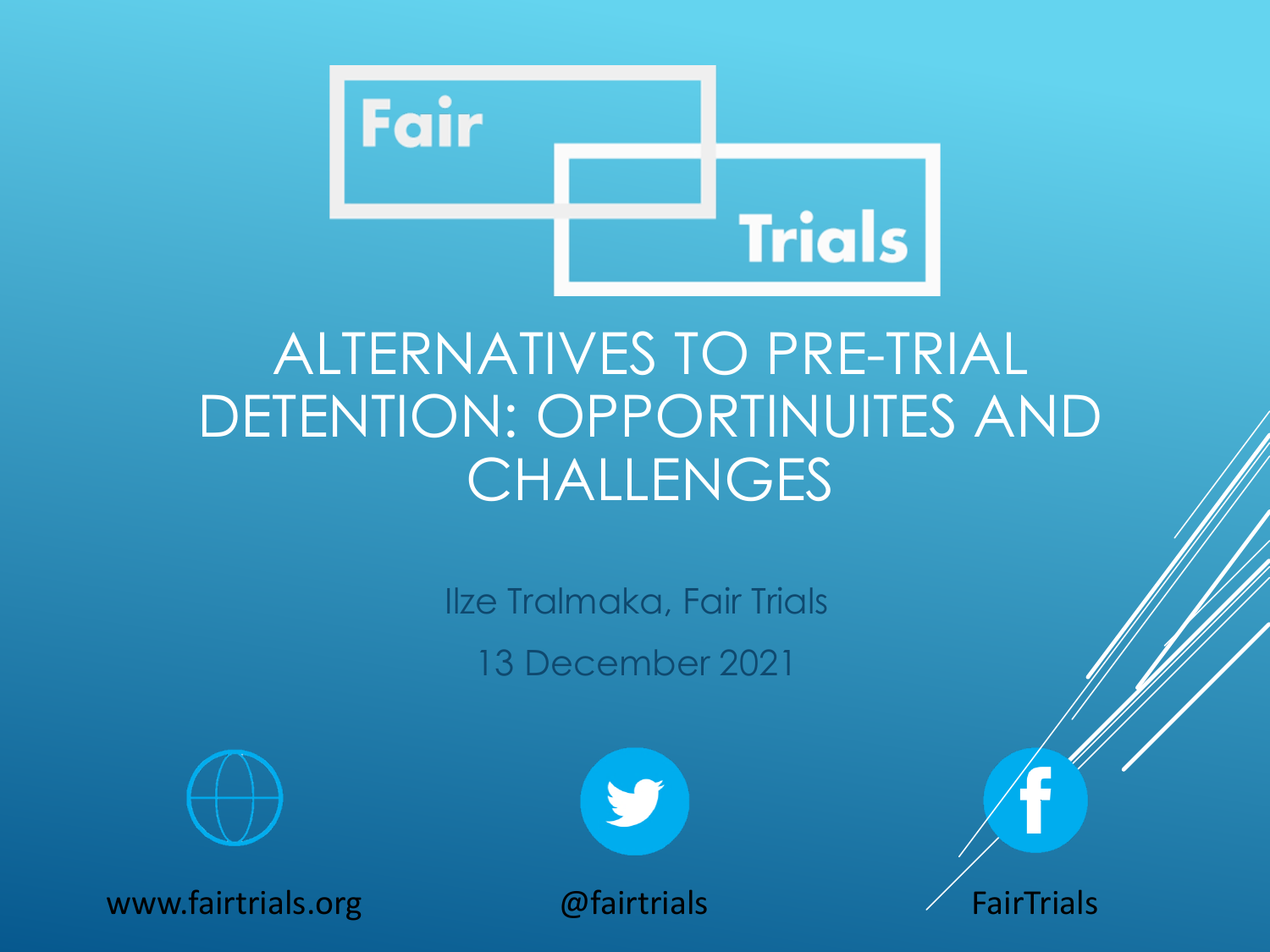[The European Court of Human Rights] reiterates that when a State is not able to guarantee each detainee conditions consistent with Article 3 of the Convention, the most appropriate solution to the problem of overcrowding would be to reduce the number of detainees by more frequent use of non-custodial measures and by minimising the recourse to pre-trial detention.

ECtHR, *Sukachov v. Ukraine*, 2020

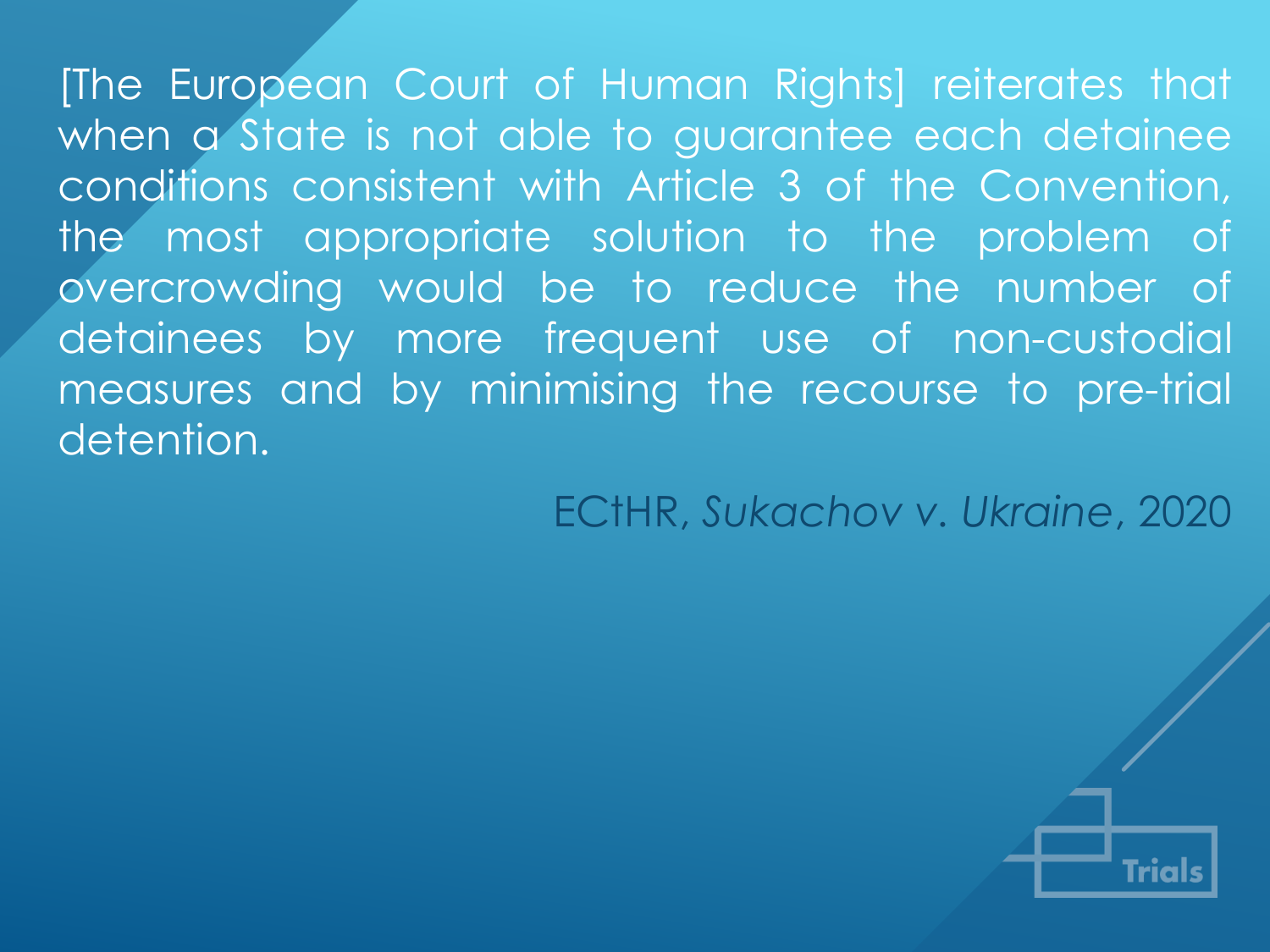The Member States are encouraged to have legislation in place that allows, where appropriate, to make use of alternative measures to detention in order to reduce the population in their detention facilities, thereby furthering the aim of social rehabilitation and also addressing the fact that mutual trust is often hampered by poor detention conditions and the problem of overcrowded prisons."

> Council Conclusions on mutual recognition in Criminal Matters 'Promoting mutual recognition by enhancing mutual trust', 2018.

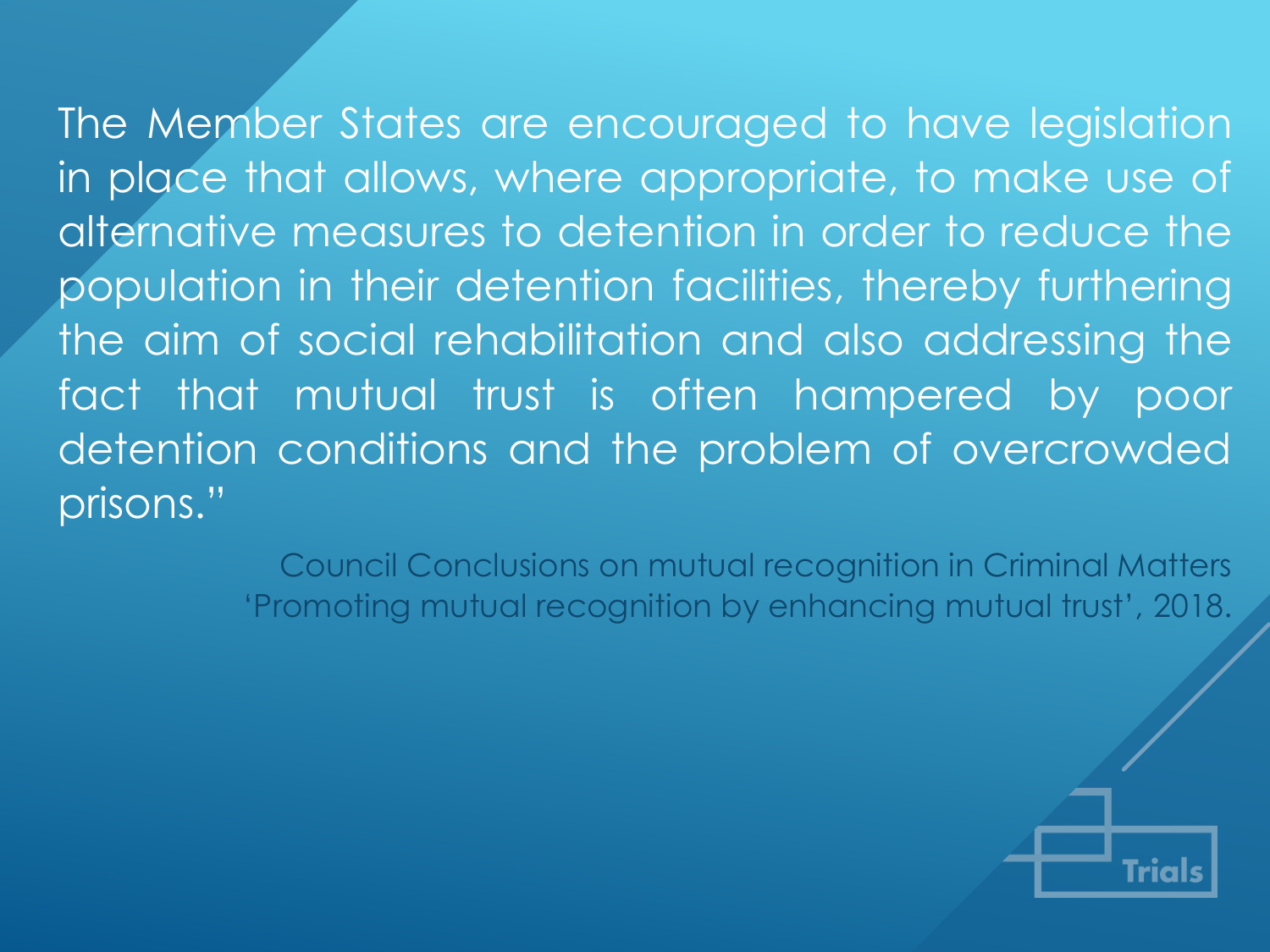The progress already made in the Member States on the use of alternative measures to detention, both at the pretrial and the post-trial stage, is welcomed. Further increase in the use of non-custodial sanctions and measures as alternatives to detention throughout the criminal proceedings, when deemed appropriate, should be a common aim across the EU during the next years.

> Council conclusions on alternative measures to detention: the use of non-custodial sanctions and measures in the field of criminal justice, 201

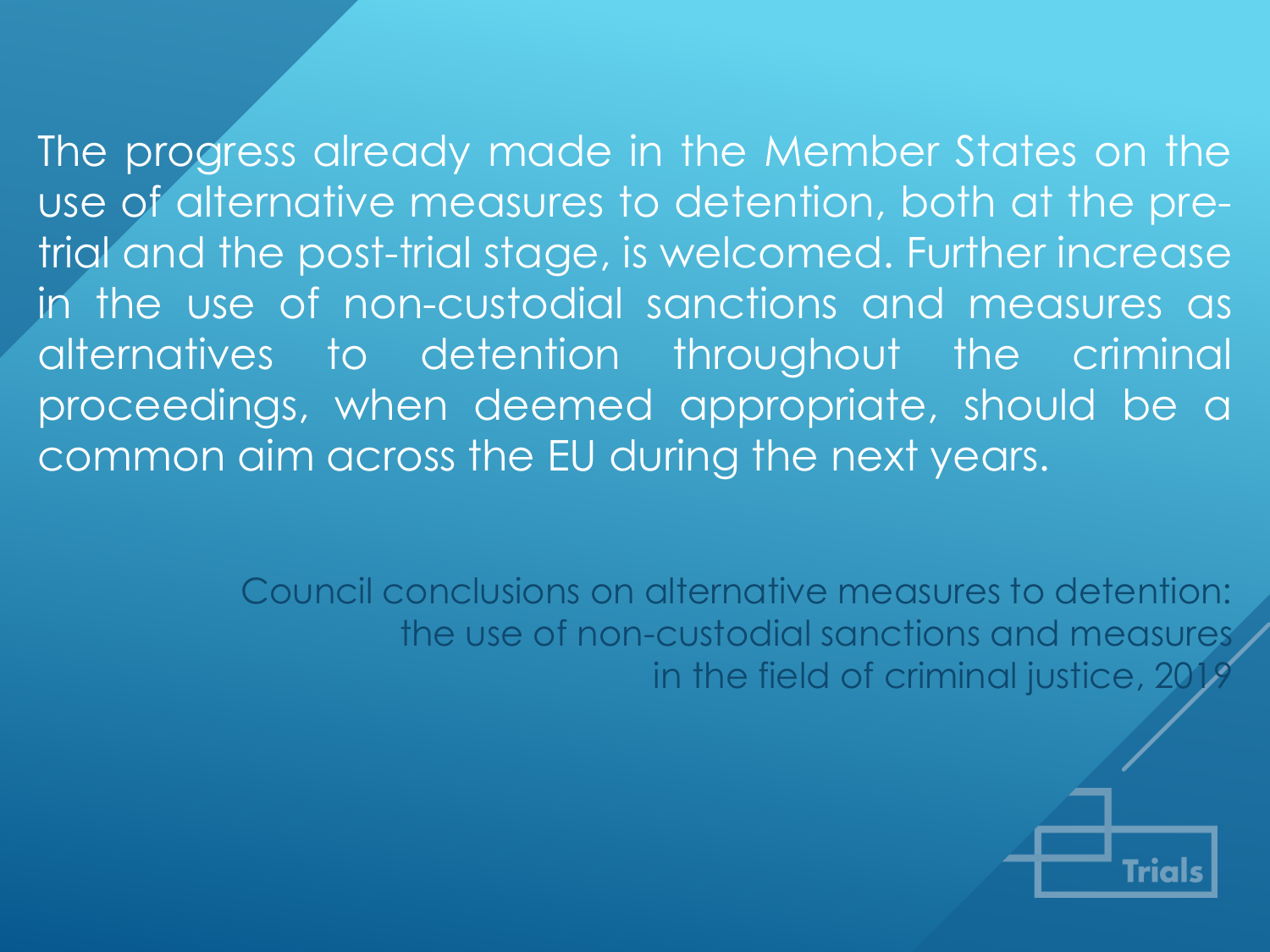### MAIN REASONS FOR OVERUSE OF PTD

**Flawed judicial decision making**

**Prosecutorial and judicial culture**

**Public policies (overburdening of criminal justice systems, 'tough on crime' policies, focus on punishment etc.)**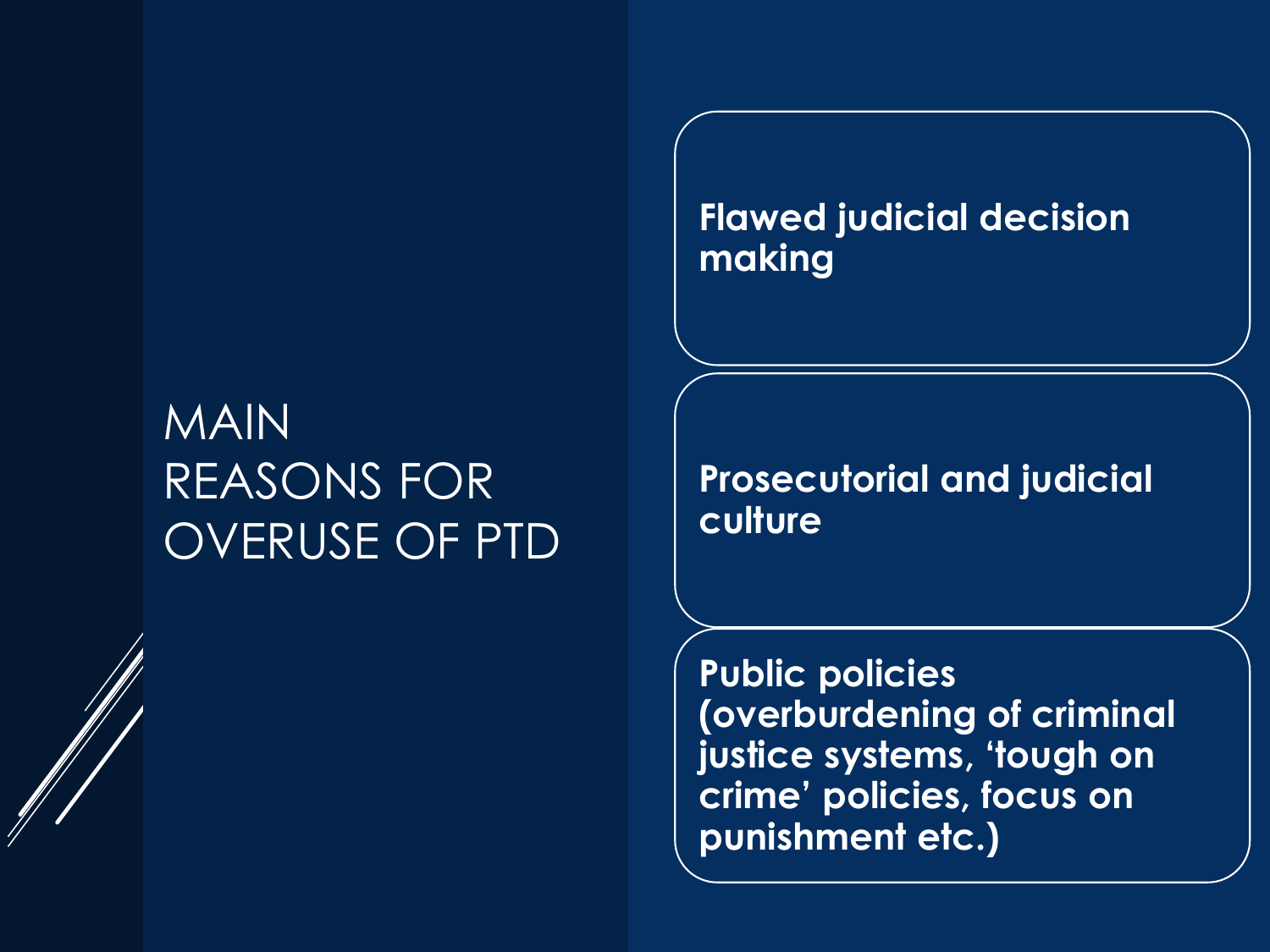- **Personal liberty of every person**
- ▶ Only lawful restrictions
- ▶ Lawful = properly applied (assessed, justified, reviewed)
	- Suspicion of a criminal offence
	- Grounds for detention (a specific risk)

## KEY PRINCIPLES OF JUDICIAL DECISION MAKING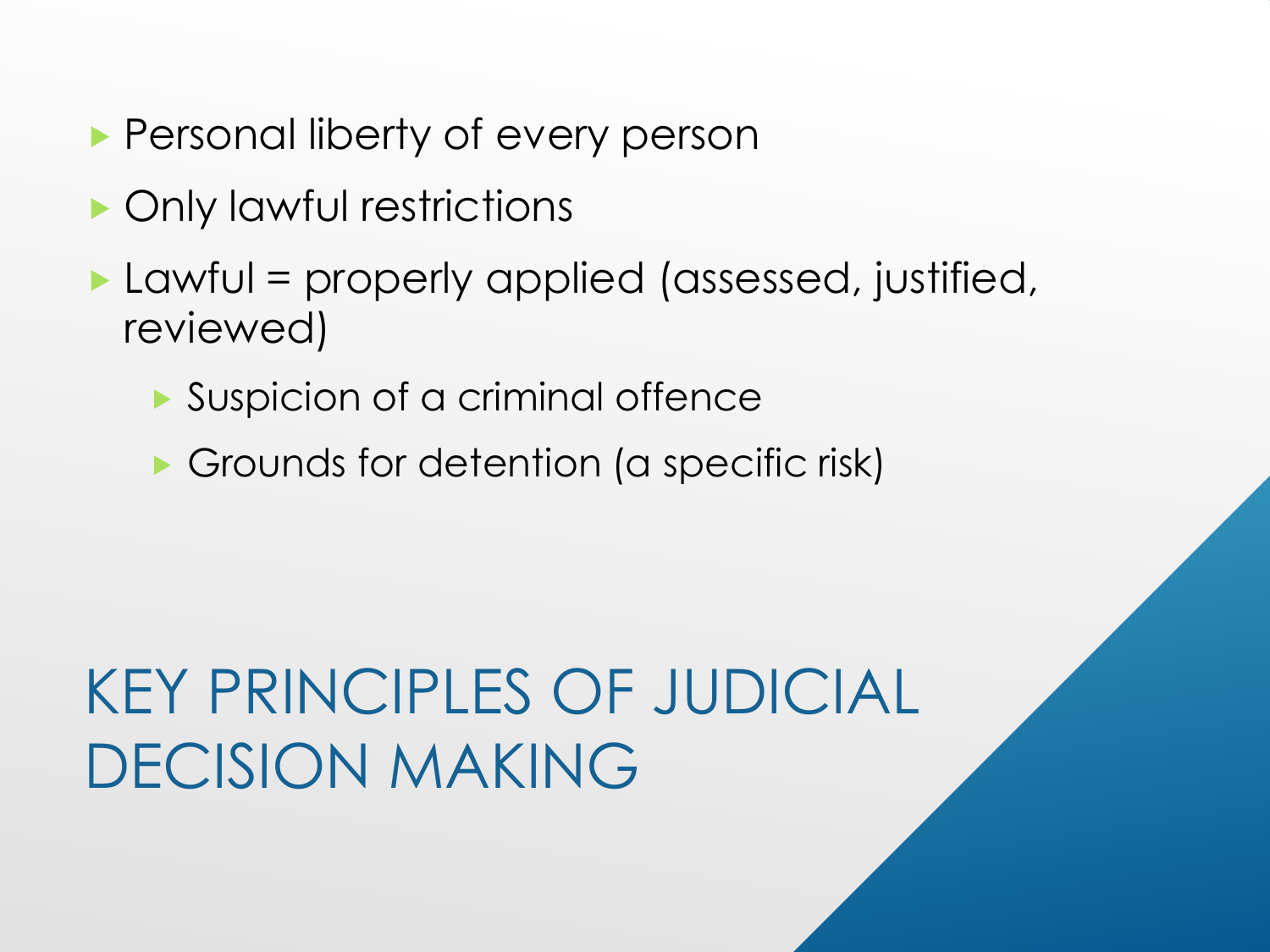## LAWFUL DETENTION AND ALTERNATIVES

#### Grounds for detention (risks)

- **Reoffending**
- **Flight**
- **Interference with course of** justice
- Alternatives: what measures could prevent the risk?
- ► Choice of the least restrictive measure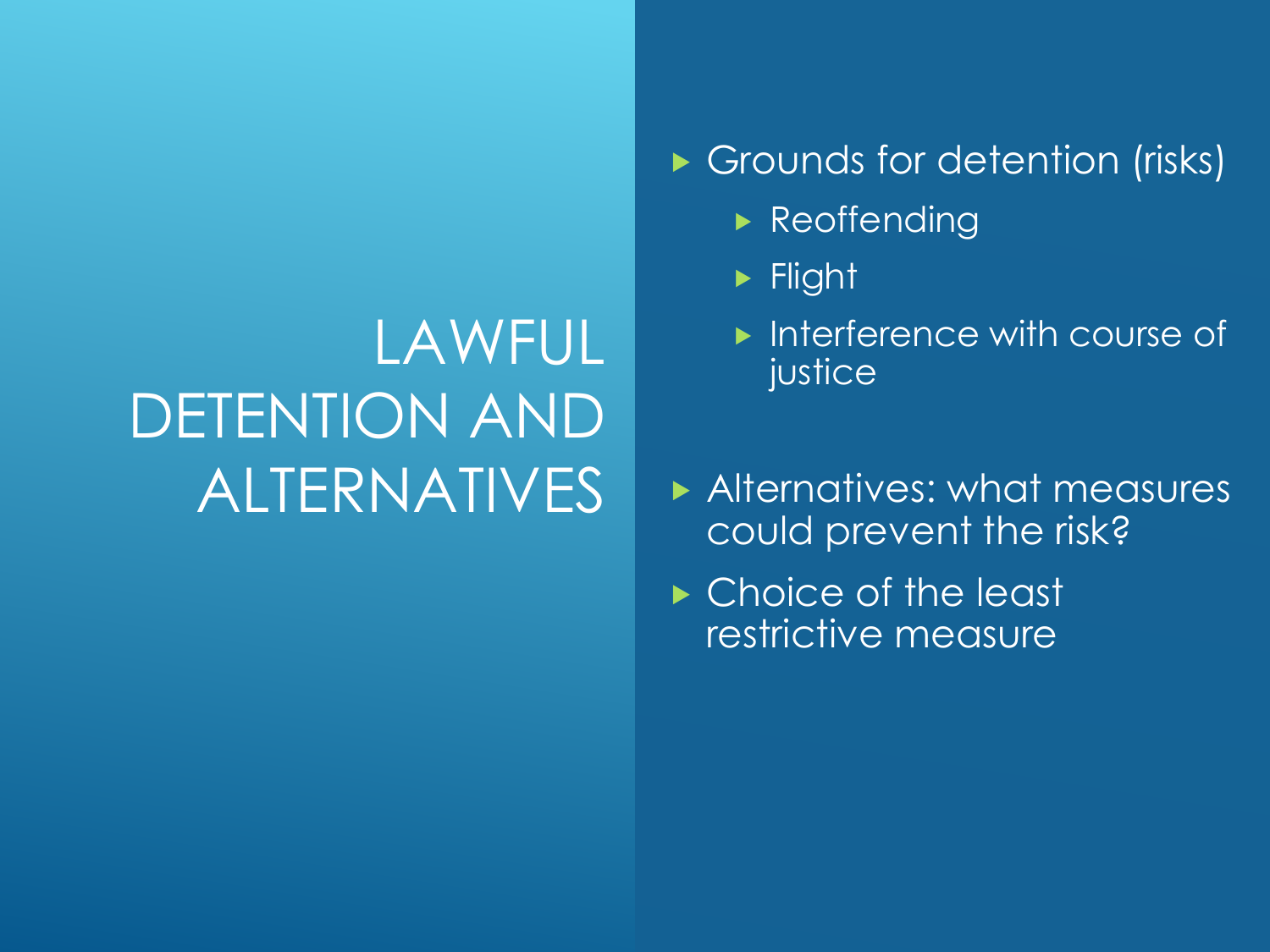When deciding whether a person should be released or detained, the authorities are obliged to consider alternative measures of ensuring his appearance at trial. ECtHR, *Idalov. Russia*, 2012

La Cour conclut que la question des mesures alternatives à la détention préventive du requérant n'a jamais été sérieusement examinée par les autorités judiciaires (..). Dans ces conditions, il ne peut être considéré que la détention préventive était fondée sur des motifs « pertinents et suffisants ».

ECtHR, *Lelievre c. Belgique*, 2007

LAWFUL DETENTION AND ALTERNATIVES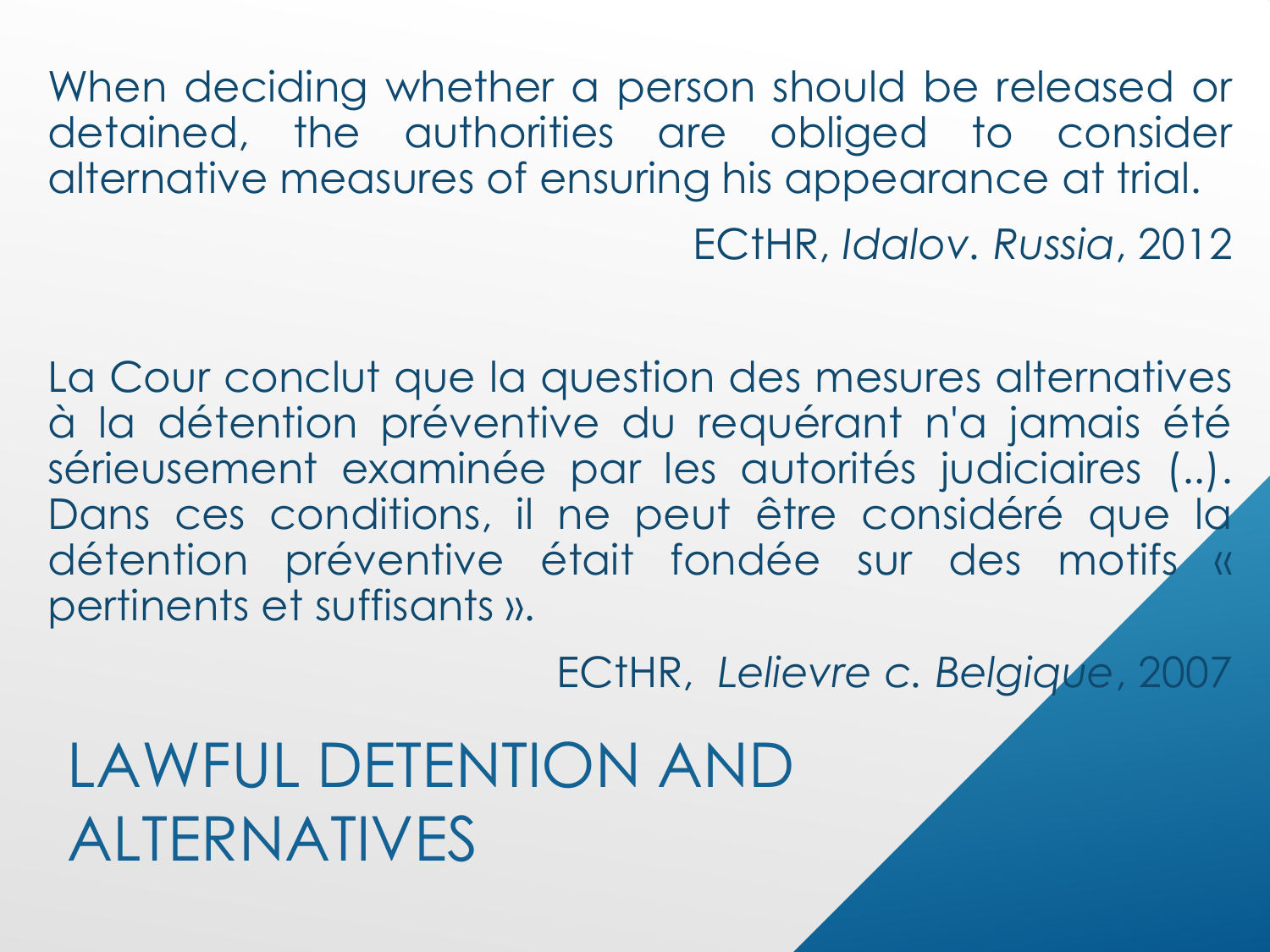# ALTERNATIVES: OPPORTUNITIES

- Preservation of fundamental right to liberty
- **Preservation of other** fundamental rights (right to family life, right to work etc.)
- Reduction of prison overcrowding
- Economic benefits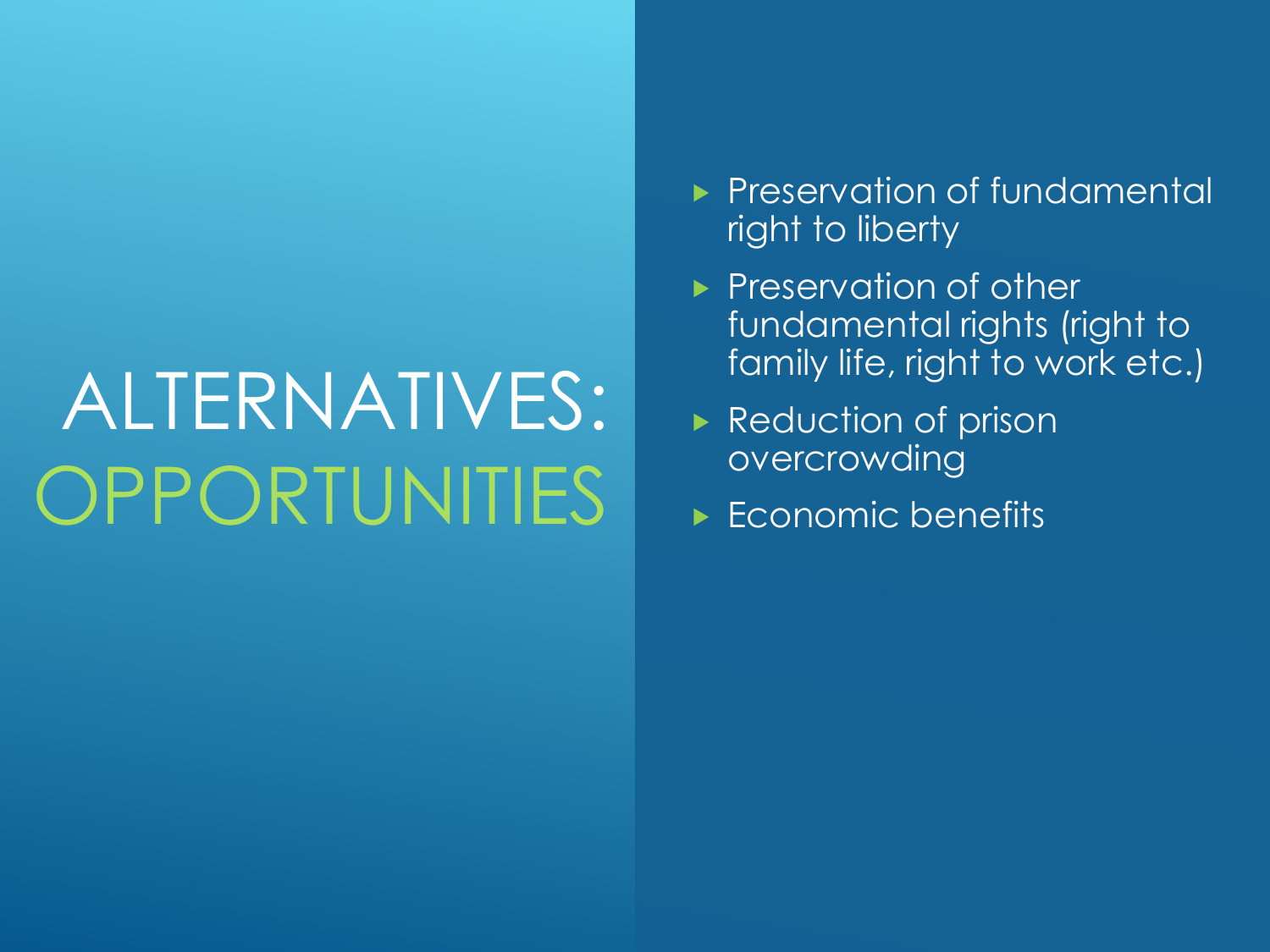# ALTERNATIVES: CHALLENGES

- ▶ Widening of the net unnecessary application of restrictive measures
- House arrest deprivation of liberty/ risks for specific vulneable groups

▶ Electronic monitoring privacy, health concerns